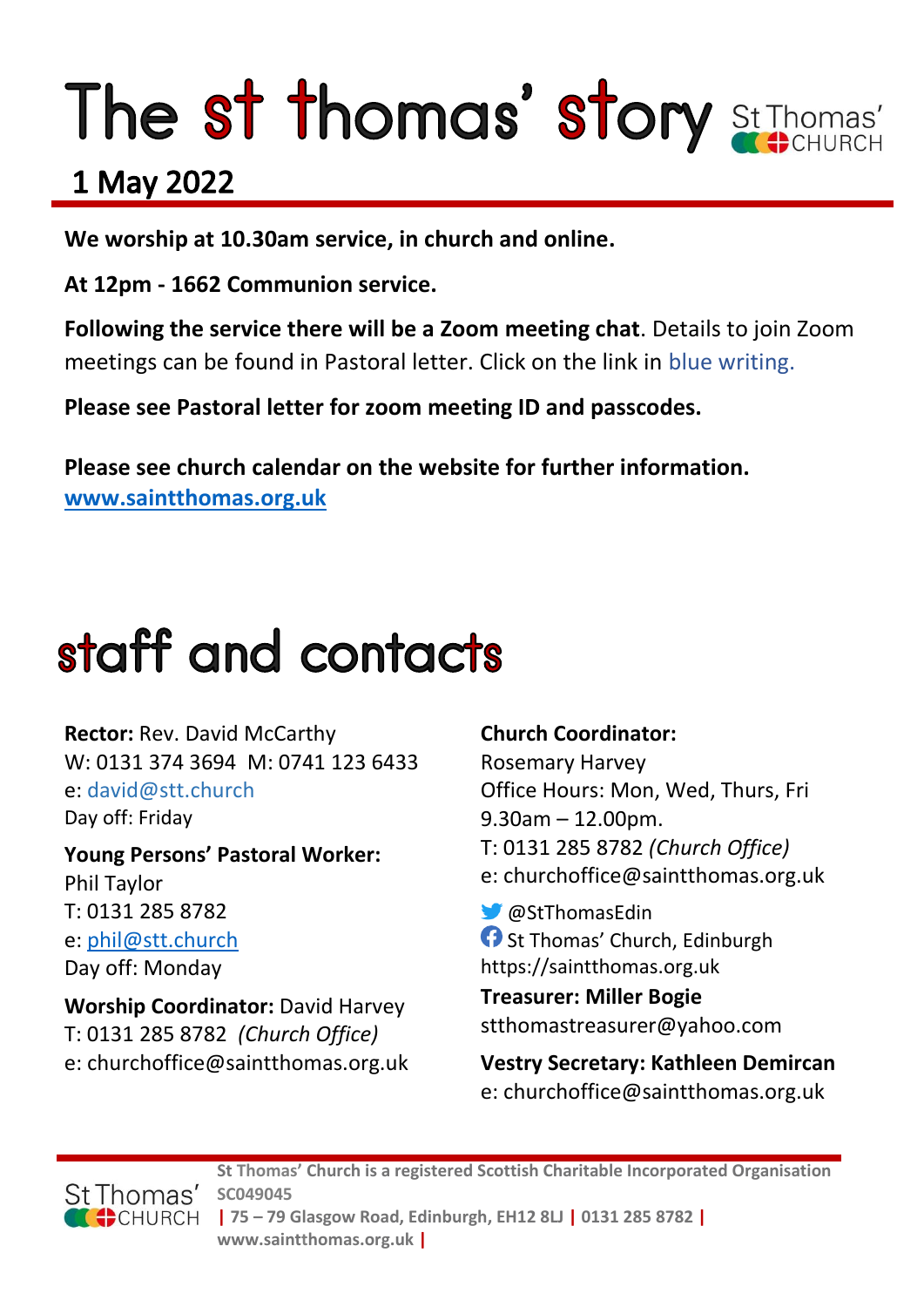**Coffee Plus** – will not meet on Thursday 5<sup>th</sup> May, due to the election.

**Gardening at St Thomas:** The gardening group is quite small at the moment and we would like to maintain a beautiful and welcoming way to the front door of the church. If you have an hour or two on the first Saturday of the month please come and join us or contact Margaret Mitchell. We next meet on Saturday 7 May from 10.00 to 12.00.

#### **Seeking Accommodation:** Fiona Campbell writes,

'*My cousin's young son will be studying in Edinburgh after the summer, and he hopes to find lodgings for the first term only. My cousin is a pastor, so would naturally prefer their son to stay with a Christian family, if possible. Apparently, student accommodation will be available after the new year. Ben is 18, and will be studying at The Academy of Music and Sound in Leith. Would anyone be interested in a paying lodger, from late August until late December?'* Contact Fiona for more information.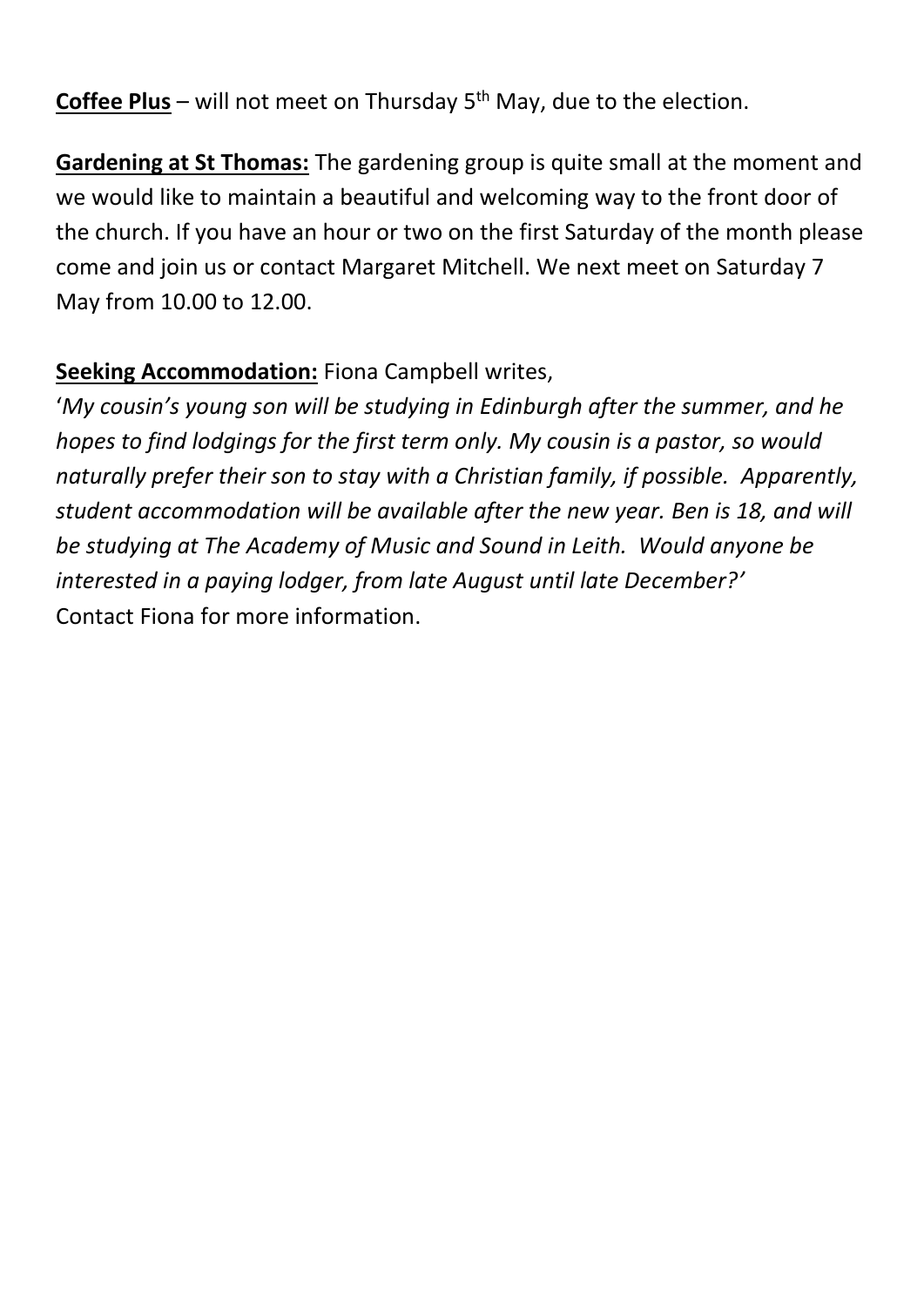#### **Sunday 1 May 2022**

#### **to**

#### **Sunday 8 May 2022**

Sunday worship and some other events are available online at: <https://www.facebook.com/stthomasedin> <https://www.youtube.com/channel/UC1r0Eq3PqBmxioDssYXCbGQ> <https://www.twitter.com/StThomasEdin>

#### **Sunday 1 May**

**@ 10.30am Service – David McCarthy is preaching. @ 12pm – 1662 Communion service. Post Worship Chat -"Zoom" meeting details in the Pastoral letter. @ 6.30pm – 7.30pm, Prayer Base, meet at St. Thomas' Church.**

#### **Monday 2 May**

**@ 4pm-5.30pm – 'Rooted', 'Zoom' Bible study.**

#### **Wednesday 4 May**

**@1.30pm-3pm – 'Rooted' - meet in person.**

**@ 9.30pm-9.45pm – Night Prayers – online, details in the Pastoral letter.**

#### **Thursday 5 May**

**No - Coffee Plus – meet again on 12th May.**

#### **Sunday 8 May**

**@ 10.30am All Age service, Phil Taylor is preaching. Post-Worship Chat - "Zoom" meeting details in Pastoral letter. @ 6.30pm – 7pm "Zoom" Prayer Base**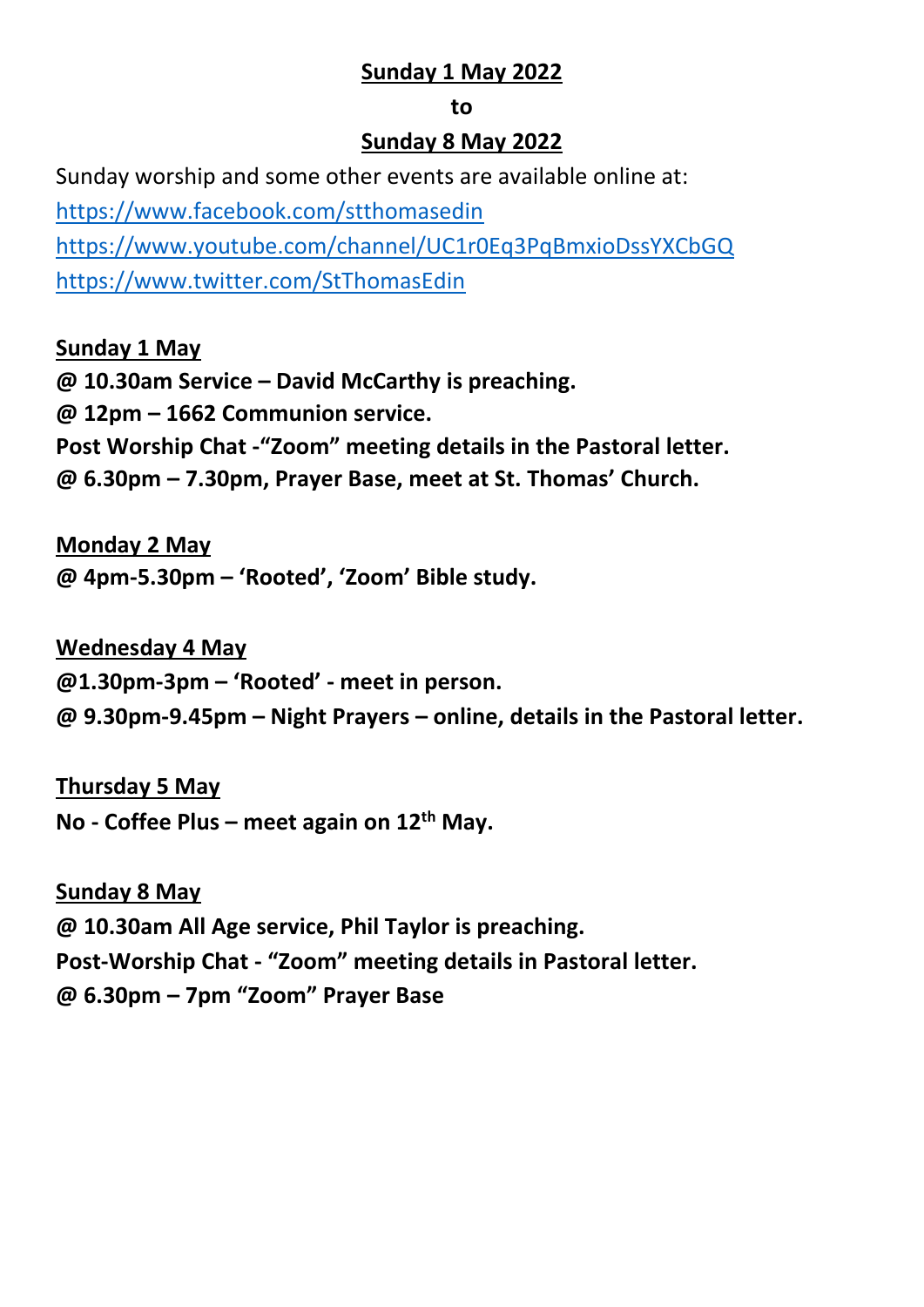## for our prayer

Give thanks for the **Holiday Club** and pray that it will bear fruit among those who came.

Pray for **our Vestry and Trustees** as they meet on Monday 2 May (*postponed from last week*) — for discernment & wisdom as they consider matters both practical and spiritual!

On **Thursday 5 May**, **our hall is being used as Polling Station for the local council elections**: Pray for those staffing and visiting the building — that they will see and hear something of God's love for them.

Pray for Rosemary Harvey who will be at work in the office that morning.

Pray for all those offering themselves as candidates.

That those elected will serve with care, integrity, and diligence.

Give thanks that the trustees of **TOR Christian Foundation** have been led to support our proposal to appoint a **Chaplain for Older People** role. Pray as we seek the best person to fill this role. Pray for wisdom as we discern how to best fill this role.

**World Concern: 30 Days of Prayer for The Muslim World — Ramadan: 2 April to 2 May** You are invited to join up to 1 million people, all over the world, in more than 40 languages to pray for Muslims during Ramadan. Here is a link to PDF of a Prayer Guide: [30 Days of](https://www.30daysprayer.com/)  [Prayer for the Muslim World \(30daysprayer.com\)](https://www.30daysprayer.com/)

There are 1.8 billion Muslims in the world and a good majority of them remain unreached by the Gospel. The focus this year is on some forgotten groups and returning to previously prayed for groups to celebrate what God has done in response.

**The Ukraine & Russia:** For peace! For Western Governments as they determine how to respond and support. For those thousands of displaced people coming to the UK – for a warm welcome.

#### **And for all refugees - Welcome Churches writes:**

We are saddened to share that the **Nationality and Borders Bill was voted into law on Wednesday 27 April**. This Bill discriminates against asylum seekers based on how they arrived in the country, criminalising those who may have arrived in the UK by means deemed as illegitimate.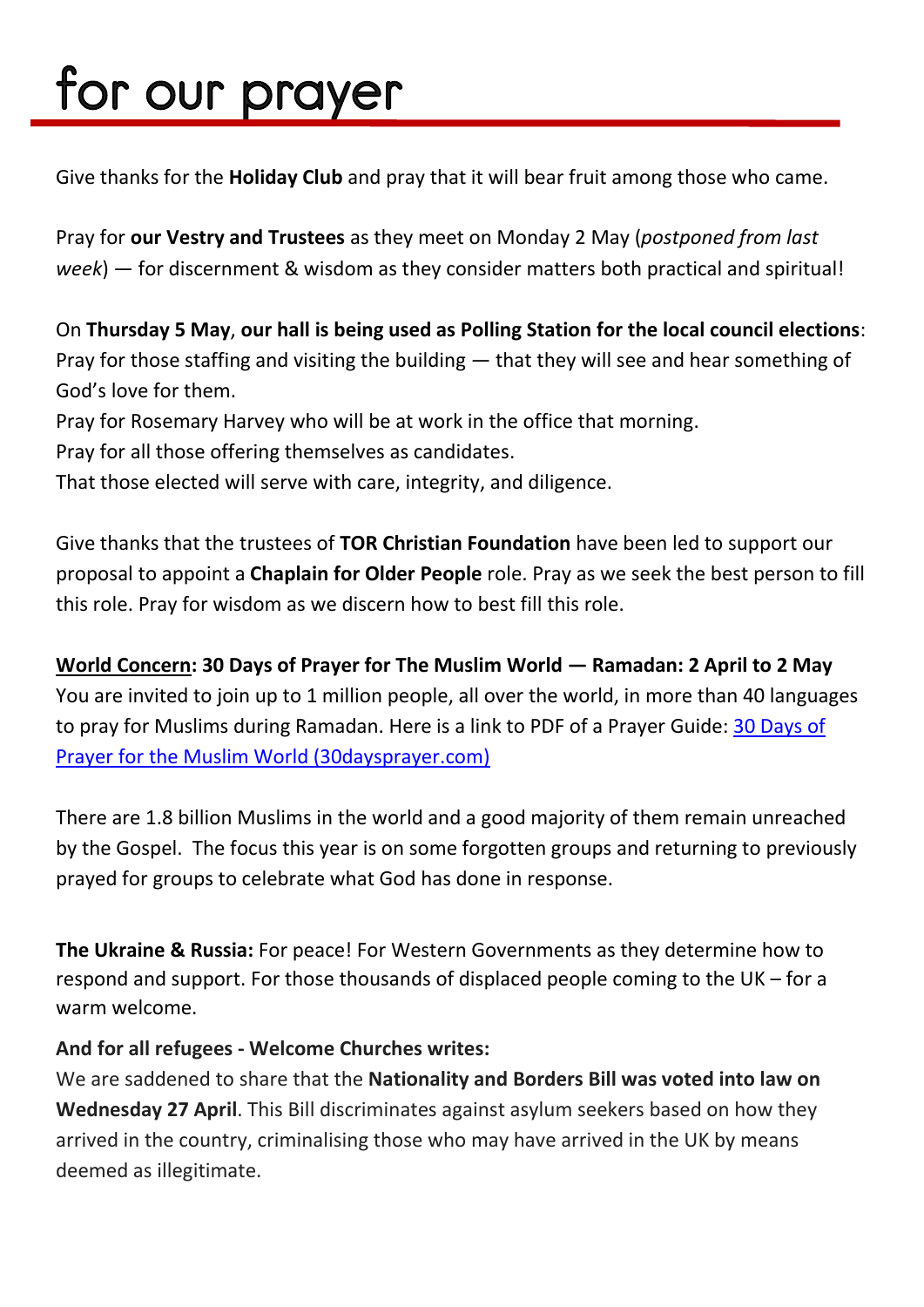This is very unfair for people who risk their lives in order to find sanctuary in the UK. As for many of these people, there are no legal routes or choices. This Bill means that **asylum seekers could face years in prison**, and those separated from their families such as women and children, **would also be prevented from reuniting with their loved ones in the UK.**

**Welcome Churches'** vision is for every refugee in the UK to be welcomed by the local church. The outpouring of welcome, compassion and support that has been shown to the people of Ukraine in recent months shows that the British public and **the UK Church are ready to offer a welcome to new neighbours in need.**

We do not distinguish by nationality or route taken to arrive into the UK. This has been evident in the way the UK Church has responded to global crises over the last 12 months. Our hearts and doors have been opened to people from Ukraine, Afghanistan and Hong Kong. Including those who are continuing to seek safety coming from Syria, Iran, Eritrea, Albania, Iraq and many more countries. **We are proud that we see the UK Church living out Matthew 25:35 and Welcoming the Stranger.**

#### A Prayer

Our God is a God of justice, compassion, and mercy, and He is the Prince of Peace.

Pray that **justice** will roll down like a river as people stand up to be a voice for refugees and asylum seekers.

Pray that the people of the UK will show **compassion** to refugees and asylum seekers.

Pray that God intervenes, and shows **mercy** to those who are desperately seeking refuge.

Pray for God to bring **peace** upon the nations of the world, that wars and violence will cease.

For **members of the Westminster parliament** — further incidents of sexism and allegations of abuse have been made in recent weeks. Pray for renewed integrity, clear leadership, and repentance.